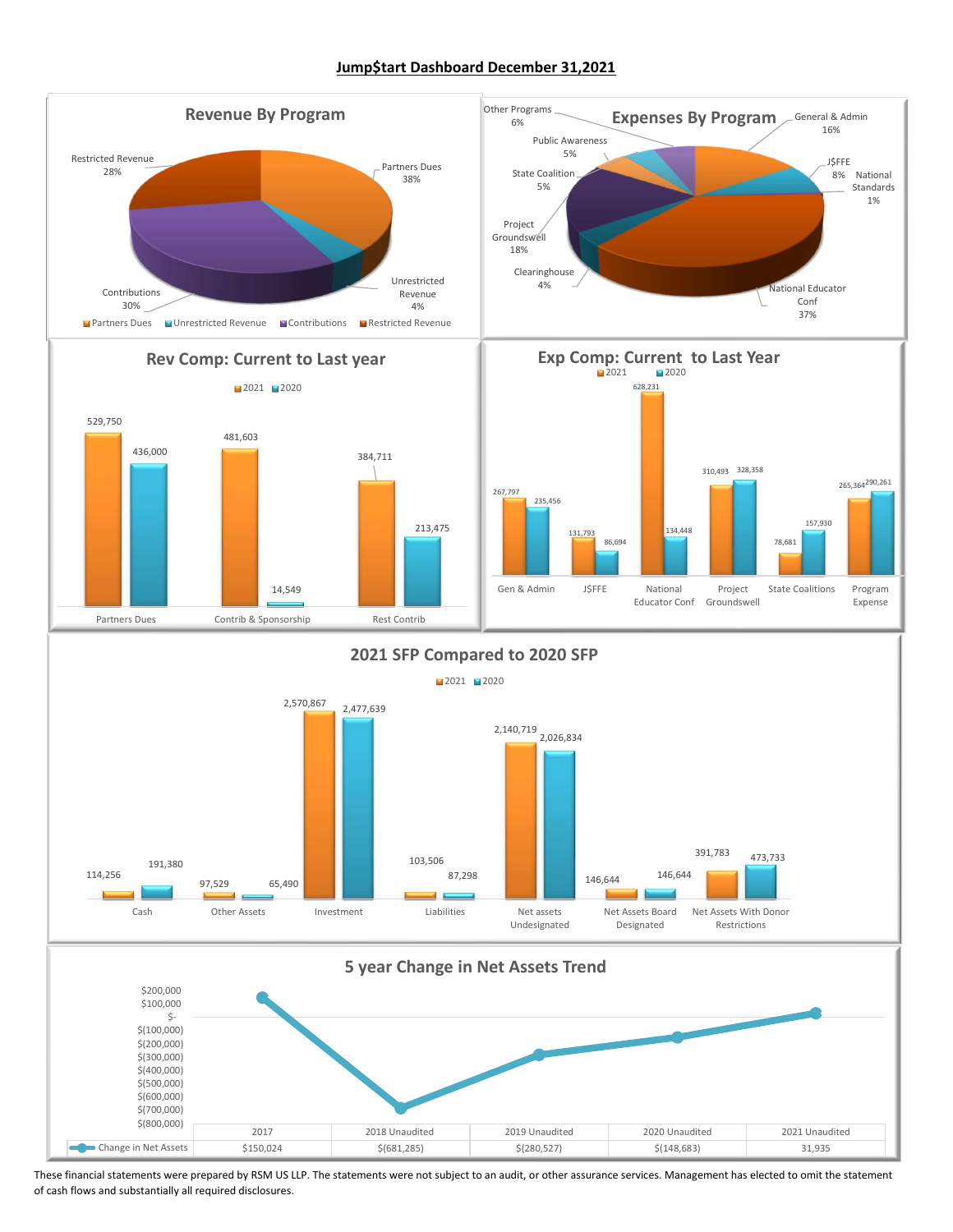#### Jump\$tart

#### Status Charts of Major Programs





|                                                                                     |            | <b>Project Groundswell</b> |                            |    |           | <b>Public Awareness</b> |                            |           |     | <b>State Coalitions</b> |                            |
|-------------------------------------------------------------------------------------|------------|----------------------------|----------------------------|----|-----------|-------------------------|----------------------------|-----------|-----|-------------------------|----------------------------|
|                                                                                     | Actual     | <b>Budget</b>              | <b>Budget</b><br>Remaining |    | Actual    | <b>Budget</b>           | <b>Budget</b><br>Remaining | Actual    |     | <b>Budget</b>           | <b>Budget</b><br>Remaining |
| <b>REVENUE</b><br>Sponsorships<br>Grant Revenue                                     | 20,000     | 20,000                     | $\sim$                     |    |           |                         | $\sim$                     |           |     |                         | $\sim$                     |
| <b>EXPENSE</b><br>Travel<br>Salaries/Consulting<br><b>Meeting Expenses</b><br>Other | 310,494    | 170,194                    | $\sim$                     |    | 86,298    | 109,321                 | 23,023                     | 78,681    |     | 71,874                  | $\sim$                     |
| Sponsorships                                                                        | 0%<br>20%  | 60%<br>40%                 | 80%<br>100%                | 0% | 20%       | 40%<br>60%              | 80%<br>100%                | 0%<br>20% | 40% | 60%                     | 80%<br>100%                |
| Grant Revenue<br><b>Travel</b><br>Salaries/Consulting                               |            |                            |                            |    |           |                         |                            |           |     |                         |                            |
| <b>Meeting Expenses</b><br>Other                                                    |            |                            |                            |    |           |                         |                            |           |     |                         |                            |
| Change in Net Assets                                                                | (290, 494) | (150, 194)                 |                            |    | (86, 298) | (109, 321)              | (23, 023)                  | (78, 681) |     | (71, 874)               | ÷                          |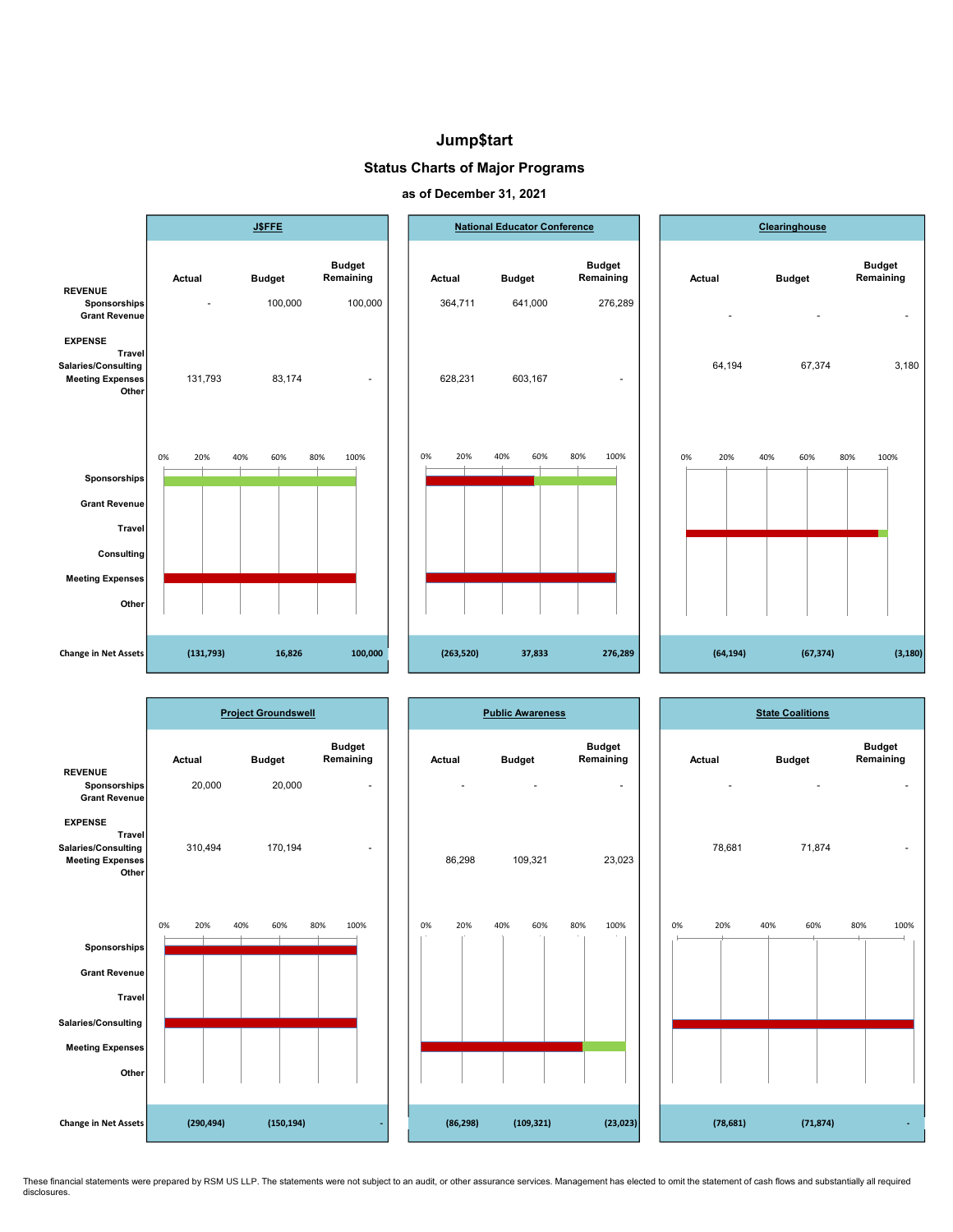## Jump\$tart Coalition for Personal Financial Literacy Comparative Statement of Financial Position As of December 31, 2021

|                                         | As of<br>12/31/2021 |          | As of<br>12/31/2020 |
|-----------------------------------------|---------------------|----------|---------------------|
| <b>Assets</b>                           |                     |          |                     |
| <b>Current Assets</b>                   |                     |          |                     |
| <b>Capital One Operating</b>            | \$<br>109,248 \$    |          | 186,376             |
| Capital One Money Market                | 5,008               |          | 5,004               |
| <b>Accounts Receivable</b>              | 82,829              |          | 39,938              |
| Prepaid Expenses                        | 9,377               |          | 6,746               |
| <b>Security Deposit</b>                 | 5,323               |          | 5,324               |
| <b>Total Current Assets</b>             | 211,785             |          | 243,388             |
| <b>Other Assets</b>                     |                     |          |                     |
| Fixed Assets, Net                       |                     | $\theta$ | 13,482              |
| <b>Investments - Vanguard</b>           | 2,570,867           |          | 2,477,639           |
| <b>Total Assets</b>                     | \$<br>2,782,652 \$  |          | 2,734,509           |
| <b>Liabilities and Net Assets</b>       |                     |          |                     |
| <b>Accrued Liabilities</b>              | \$<br>$22,255$ \$   |          | 35,176              |
| <b>Deferred Dues</b>                    | 30,000              |          | 35,000              |
| Deferred Rent                           | 51,251              |          | 17,122              |
| <b>Total Current Liabilities</b>        | 103,506             |          | 87,298              |
| Net Assets                              |                     |          |                     |
| <b>Without Donor Restrictions</b>       |                     |          |                     |
| Undesignated                            | 2,140,719           |          | 2,026,834           |
| Designated by the Board                 | 146,644             |          | 146,644             |
| <b>With Donor Restrictions</b>          | 391,783             |          | 473,733             |
| <b>Total Net Assets</b>                 | 2,679,146           |          | 2,647,211           |
| <b>Total Liabilities and Net Assets</b> | \$<br>2,782,652     | S        | 2,734,509           |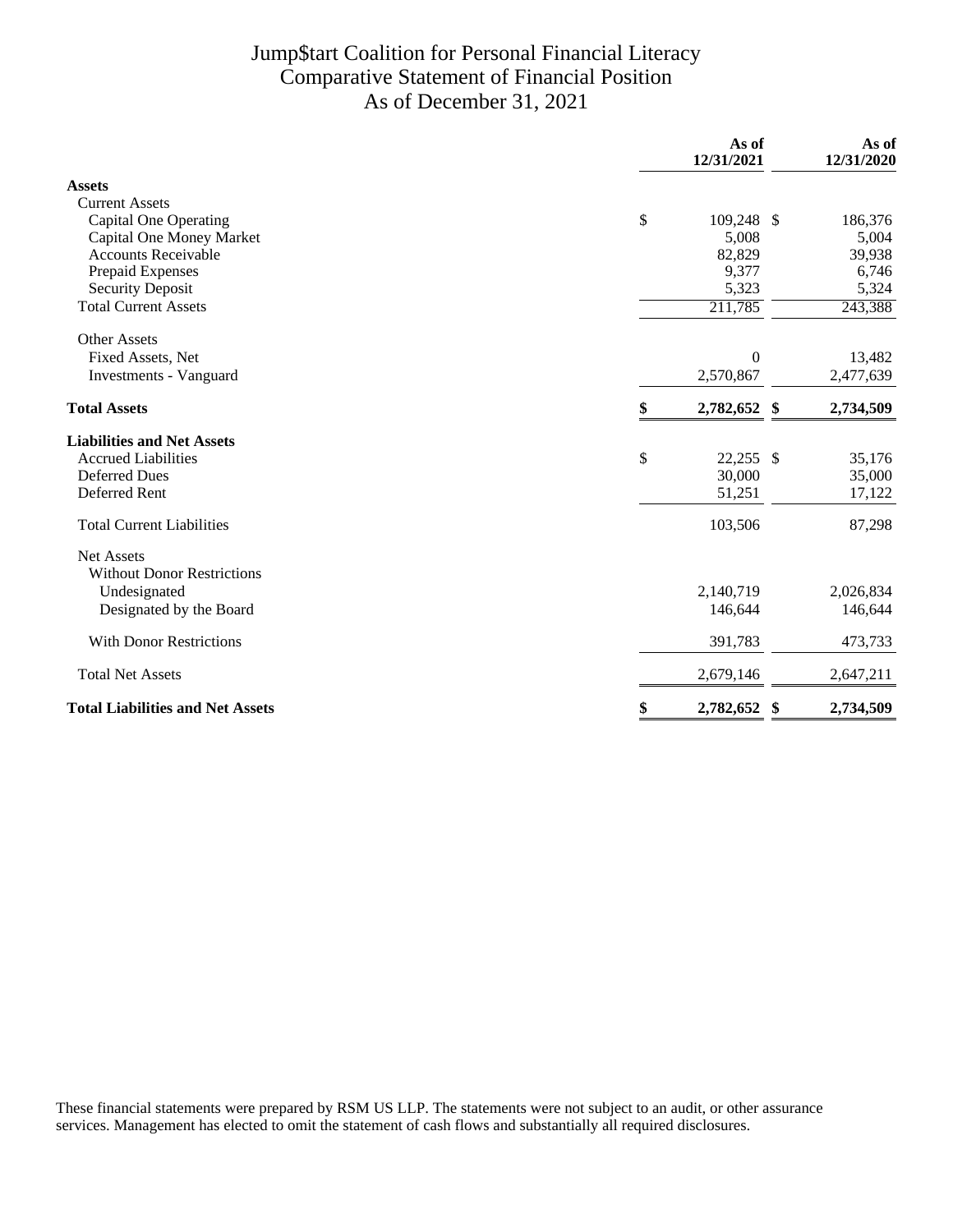### **Jump\$tart Coalition for Personal Financial Literacy Statement of Activities Summary For the Twelve Months Ending December 31, 2021**

|                                    | 2021         | 2021             | 2021                    |
|------------------------------------|--------------|------------------|-------------------------|
|                                    | Year to Date | <b>Budget</b>    | <b>Budget Remaining</b> |
| <b>Revenue</b>                     |              |                  |                         |
| General and Admin                  | 481,603      | 125,000          | $\boldsymbol{0}$        |
| Hill Day                           | 0            | 58,500           | 58,501                  |
| <b>J\$FFE</b>                      | 0            | 100,000          | 100,000                 |
| National Educator Conference (NEC) | 364,711      | 641,000          | 276,288                 |
| Project Groundswell                | 20,000       | 20,000           | $\theta$                |
| <b>Partner Dues</b>                | 529,750      | 562,500          | 32,750                  |
| <b>Total Revenue</b>               | 1,396,064    | 1,507,000        | 467,539                 |
| <b>Expense</b>                     |              |                  |                         |
| <b>Awards Dinner</b>               | 17,218       | 34,604           | 17,386                  |
| General and Admin                  | 267,797      | 371,415          | 103,618                 |
| Clearinghouse                      | 64,194       | 67,374           | 3,180                   |
| Hill Day                           | 15,528       | 51,749           | 36,221                  |
| <b>J\$FFE</b>                      | 131,793      | 83,174           | $\overline{0}$          |
| National Educator Conference (NEC) | 628,231      | 603,167          | 0                       |
| <b>National Standard</b>           | 10,600       | 5,500            | $\Omega$                |
| Partner Meeting/Partner Support    | 71,523       | 59,874           | $\Omega$                |
| <b>Public Awareness</b>            | 86,298       | 109,321          | 23,023                  |
| Project Groundswell                | 310,494      | 170,194          | 0                       |
| <b>State Coalitions</b>            | 78,681       | 71,874           | $\theta$                |
| <b>Total Expense</b>               | 1,682,357    | 1,628,246        | 183,428                 |
| Investments, Net                   | 318,228      | $\theta$         | $\boldsymbol{0}$        |
| <b>Total Change in Net Assets</b>  | \$<br>31,935 | (121, 246)<br>\$ | (153, 181)<br>\$        |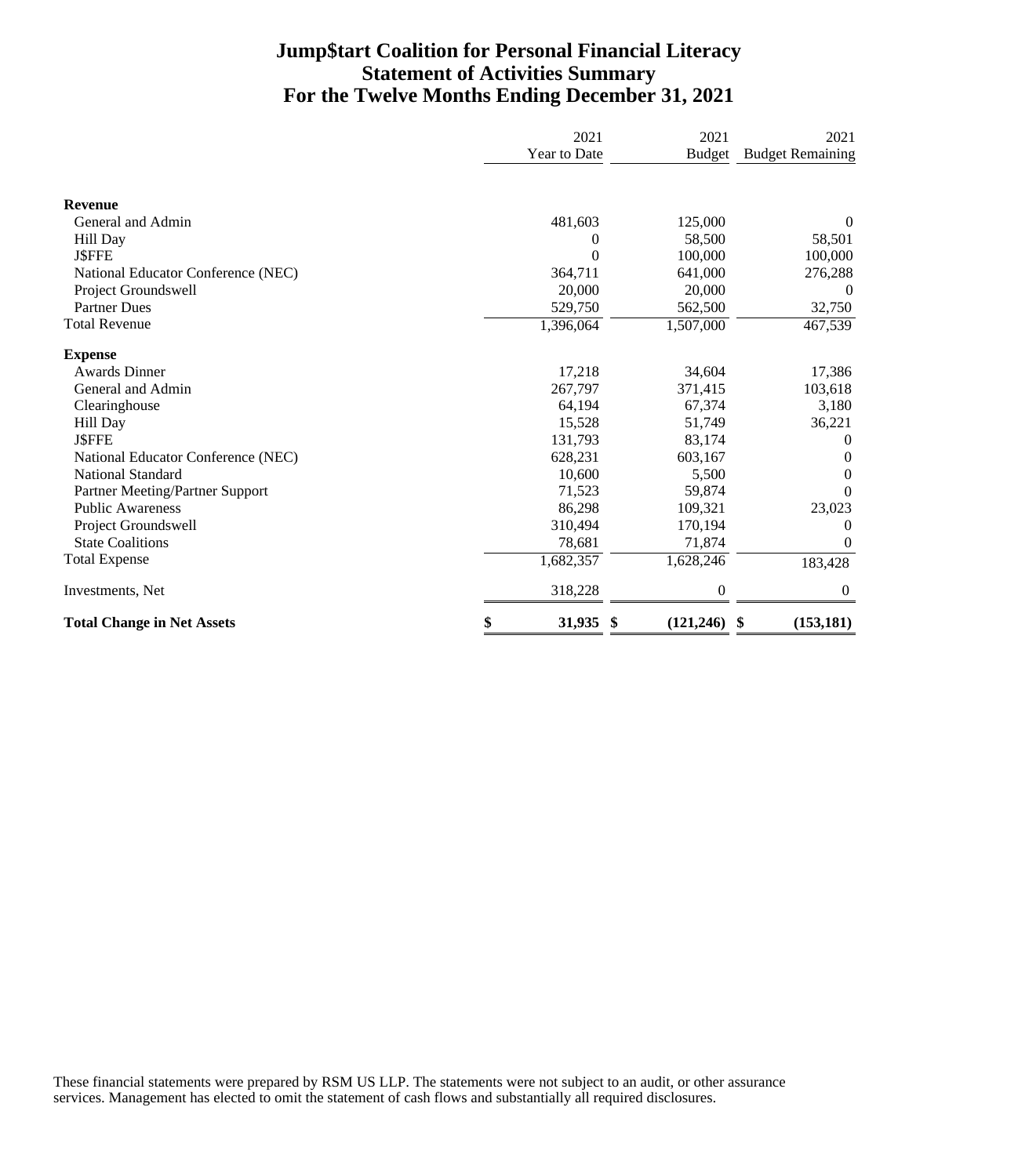### **Jump\$tart Coalition for Personal Financial Literacy Statement of Activities Compared to Budget & Prior Year For the Twelve Months Ending December 31, 2021**

|                                                   | <b>YTD</b><br>2021   | <b>YTD</b><br><b>Budget</b>            | <b>Variance</b><br>Over/(Under) | <b>Full Year</b><br><b>Budget</b> | <b>YTD</b><br>2020 |
|---------------------------------------------------|----------------------|----------------------------------------|---------------------------------|-----------------------------------|--------------------|
| <b>Funds with Donor Restriction</b>               |                      |                                        |                                 |                                   |                    |
| Revenue                                           |                      |                                        |                                 |                                   |                    |
| Hill Day                                          | \$<br>$\overline{0}$ | $\boldsymbol{\mathsf{S}}$<br>58,500 \$ | $(58,500)$ \$                   | 58,500 \$                         | 12,000             |
| <b>J\$FFE Online</b>                              | $\overline{0}$       | 100,000                                | (100,000)                       | 100,000                           | 50,000             |
| National Educator Conference (NEC)                | 364,711              | 641,000                                | (276, 289)                      | 641,000                           | 100,000            |
| <b>National Standard</b>                          | $\theta$             | $\overline{0}$                         | $\theta$                        | $\Omega$                          | 40,000             |
| Project Growndswell Revenue Restricted            | 20,000               | 20,000                                 | $\theta$                        | 20,000                            | 11,475             |
| <b>Total Revenue with Donor Restriction</b>       | 384,711              | 819,500                                | (434, 789)                      | 819,500                           | 213,475            |
| <b>Funds without Donor Restriction</b><br>Revenue |                      |                                        |                                 |                                   |                    |
| Contributions                                     | 422,594              | 125,000                                | 297,594                         | 125,000                           | 14,544             |
| <b>Unrestricted Income</b>                        | 59,004               | $\theta$                               | 59,004                          | $\theta$                          | $\theta$           |
| Interest Income                                   | 5                    | $\theta$                               | 5                               | $\Omega$                          | 5                  |
| <b>Partner Dues</b>                               | 529,750              | 562,500                                | (32,750)                        | 562,500                           | 436,000            |
| <b>Total Revenue without Donor Restriction</b>    | 1,011,353            | 687,500                                | 323,853                         | 687,500                           | 450,549            |
| <b>Total Revenue</b>                              | 1,396,064            | 1,507,000                              | (110, 936)                      | 1,507,000                         | 664,024            |
| <b>Expenses Restricted Programs</b>               |                      |                                        |                                 |                                   |                    |
| Hill Day                                          | 15,529               | 51,749                                 | 36,221                          | 51,749                            | 15,060             |
| J\$FFE Evaluation Research(F,N,W)                 | 41,350               | $\theta$                               | (41,350)                        | $\Omega$                          | 13,500             |
| J\$FFE Online                                     | 68,495               | 83,174                                 | 14,678                          | 83,174                            | 62,777             |
| National Educator Conference (NEC)                | 628,231              | 603,168                                | (25,064)                        | 603,168                           | 134,448            |
| National Standard                                 | 10,600               | 5,500                                  | (5,099)                         | 5,500                             | 31,612             |
| Project Groundswell Restricted Expense            | 20,000               | 170,194                                | 150,194                         | 170,194                           | 328,358            |
| <b>Total Expenses Restricted Programs</b>         | 784,205              | 913,785                                | 129,580                         | 913,785                           | 585,755            |
| <b>Expense Unrestricted</b>                       |                      |                                        |                                 |                                   |                    |
| <b>Awards Dinner</b>                              | 17,219               | 34,604                                 | 17,386                          | 34,604                            | 30,165             |
| Clearinghouse                                     | 64,194               | 67,374                                 | 3,180                           | 67,374                            | 51,487             |
| Fundraising                                       | 0                    | $\theta$                               | $\theta$                        | $\Omega$                          | 807                |
| <b>Staff Salaries/Compensation</b>                | 120,824              | 146,115                                | 25,290                          | 146,115                           | 73,393             |
| General & Admin                                   | 260,701              | 225,300                                | (35, 401)                       | 225,300                           | 235,798            |
| J\$FFE - Teacher Training                         | 21,947               | $\theta$                               | (21, 947)                       | $\Omega$                          | 10,417             |
| Partner Meeting/Partner Support                   | 71,523               | 59,874                                 | (11,650)                        | 59,874                            | 77,757             |
| <b>Public Awareness</b>                           | 86,298               | 109,320                                | 23,023                          | 109,320                           | 83,374             |
| <b>State Coalitions</b>                           | 78,681               | 71,874                                 | (6,807)                         | 71,874                            | 157,929            |
| Projects Auth. Under Cy Pres: Bd Design           |                      |                                        |                                 |                                   |                    |
| Project Groundswell                               | 290,494              | $\boldsymbol{0}$                       | (290, 494)                      | $\boldsymbol{0}$                  | $\boldsymbol{0}$   |
| Sub Total                                         | 290,494              | $\overline{0}$                         | (290, 494)                      | $\overline{0}$                    | $\overline{0}$     |
| <b>Indirect Allocation</b>                        | (113, 729)           | $\boldsymbol{0}$                       | 113,729                         | $\boldsymbol{0}$                  | (73, 735)          |
| <b>Total Expense Unrestricted</b>                 | 898,152 \$           | 714,461 \$                             | $(183, 691)$ \$                 | 714,461 \$                        | 647,392            |
| <b>Total Expenses</b>                             | 1,682,357            | 1,628,246                              | (54,111)                        | 1,628,246                         | 1,233,147          |
| Change in Net Assets Before Investments           | (286, 293)           | (121, 246)                             | (165, 047)                      | (121, 246)                        | (569, 123)         |
| Investments, Net                                  | 318,228              | $\theta$                               | 318,228                         | 0                                 | 408,229            |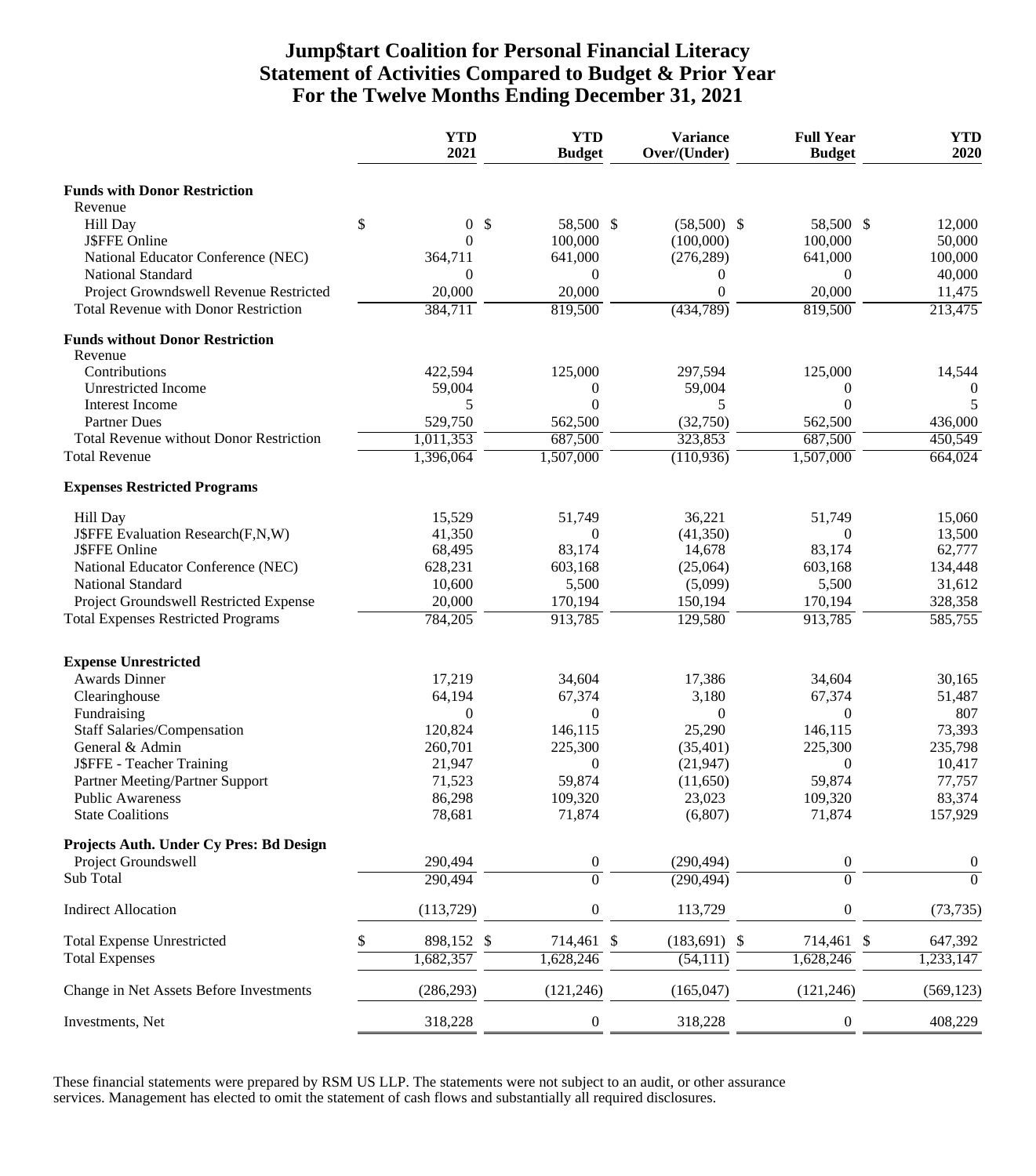## **Jump\$tart Coalition for Personal Financial Literacy Statement of Activities Compared to Budget & Prior Year For the Twelve Months Ending December 31, 2021**

|                             | <b>YTD</b><br>2021 | YTD<br><b>Budget</b> | <b>Variance</b><br>Over/(Under) | <b>Full Year</b><br><b>Budget</b> | YTD<br>2020 |
|-----------------------------|--------------------|----------------------|---------------------------------|-----------------------------------|-------------|
| <b>Change in Net Assets</b> | 31.935 \$          | $(121, 246)$ \$      | 153.181                         | (121, 246)                        | (160, 894)  |
| <b>Beginning Net Assets</b> | 2.647.211          |                      | 2.647.211                       |                                   | 2,808,105   |
| <b>Ending Net Assets</b>    | 2,679,146 \$       | $(121, 246)$ \$      | 2,800,392                       | (121, 246)                        | 2,647,211   |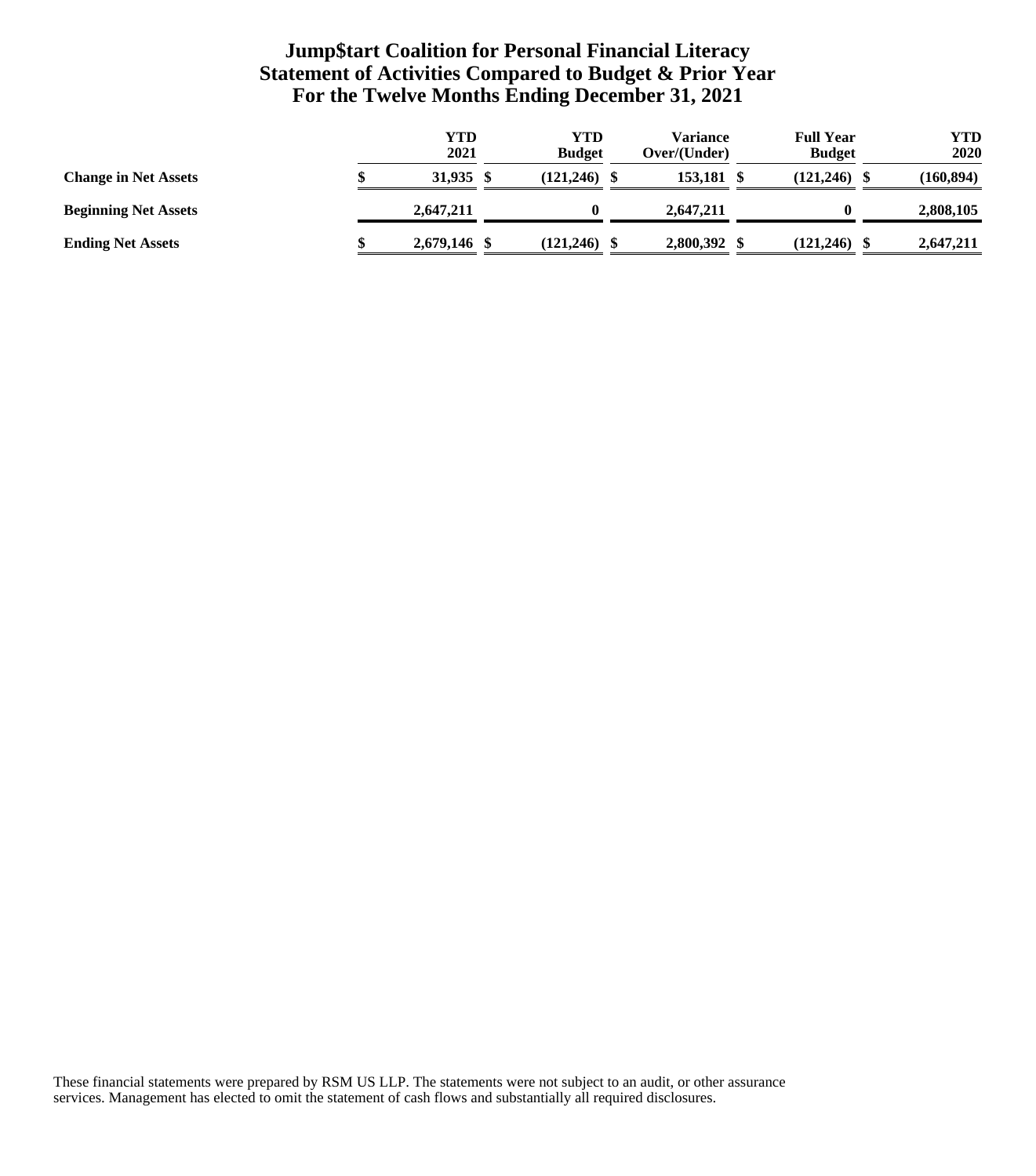# **Jump\$tart Coalition for Personal Financial Literacy Statement of Activities by Natural Accounts Compared to Last Year For the Twelve Months Ending December 31, 2021**

|                                               | 2021             | 2020             |
|-----------------------------------------------|------------------|------------------|
|                                               | Year to Date     | Year to Date     |
| Revenue                                       |                  |                  |
| Dues Income                                   | \$<br>529,750 \$ | 436,000          |
| Contributions                                 | 422,593          | 14,544           |
| <b>Unrestricted Revenue</b>                   | 59,005           | $\theta$         |
| <b>Interest Income</b>                        |                  | 5                |
| Revenue with Donor Restriction                | 5                |                  |
|                                               | 384,711          | 213,475          |
| <b>Total Revenue</b>                          | 1,396,064        | 664,024          |
| <b>Expenses</b>                               |                  |                  |
| Salaries                                      | 345,214          | 333,301          |
| <b>Payroll Taxes</b>                          | 26,394           | 26,682           |
| Health Insurance                              | 52,092           | 41,113           |
| Long Term Disability                          | 6,761            | 10,141           |
| <b>Payroll Processing</b>                     | 7,054            | 6,703            |
| Accounting                                    | 46,859           | 46,451           |
| Temporary Help                                | $\theta$         | 2,640            |
| <b>Website Maintenance</b>                    | 72,628           | 46,346           |
| Depreciation Expense - Website                | 13,483           | 13,483           |
| Awards & Gifts                                | 7,171            | 6,715            |
| Media & Communication                         | 10,000           | $\theta$         |
| Audit                                         | $\theta$         | 3,730            |
| Legal                                         | 14,986           | 10,970           |
| Other Consulting                              | 553,668          | 528,858          |
| <b>Outside Services</b>                       | 24,799           | 40,774           |
| Supplies                                      | 5,845            | 6,355            |
| <b>Computer Supplies</b>                      | 5,854            | 2,635            |
| Telephone                                     | 6,658            | 8,557            |
| Postage                                       | 608              | $\boldsymbol{0}$ |
| Delivery & Shipping                           | 288              | $\overline{0}$   |
| <b>Printing Expense</b>                       | 2,875            | 1,260            |
| <b>Staff Travel</b>                           | 6,563            | 6,113            |
| Subscriptions & Publications                  | 2,793            | 2,450            |
| <b>Conference Expenses</b>                    | $\theta$         | (1,260)          |
| Audio/Visual                                  | 39,793           | 360              |
| Food & Beverage                               | 3,488            | 3,970            |
| <b>Room Rentals</b>                           | 349,725          | 5,000            |
| Printing (Edit/Design/Video)                  | 1,240            | $900\,$          |
| <b>Speaker Fees</b>                           | 3,750            | $\boldsymbol{0}$ |
| Occupancy                                     | 59,400           | 73,478           |
| <b>Advertising Expense</b>                    | 0                | 100              |
| <b>Business Insurance</b>                     | 10,208           | 3,388            |
| Bank & Finance Fees                           | 2,160            | 1,186            |
| Taxes                                         | 0                | 44               |
| Miscellaneous Expense                         | $\theta$         | 704              |
| <b>Total Expenses</b>                         | 1,682,357        | 1,233,147        |
| Total Change in Net Assets Before Investments | (286, 293)       | (569, 123)       |
|                                               |                  |                  |
| Investments, Net                              | 318,228          | 408,229          |
| <b>Total Change in Net Assets</b>             | 31,935           | (160, 894)       |
| <b>Beginning Net Assets</b>                   | 2,647,211        | 2,808,105        |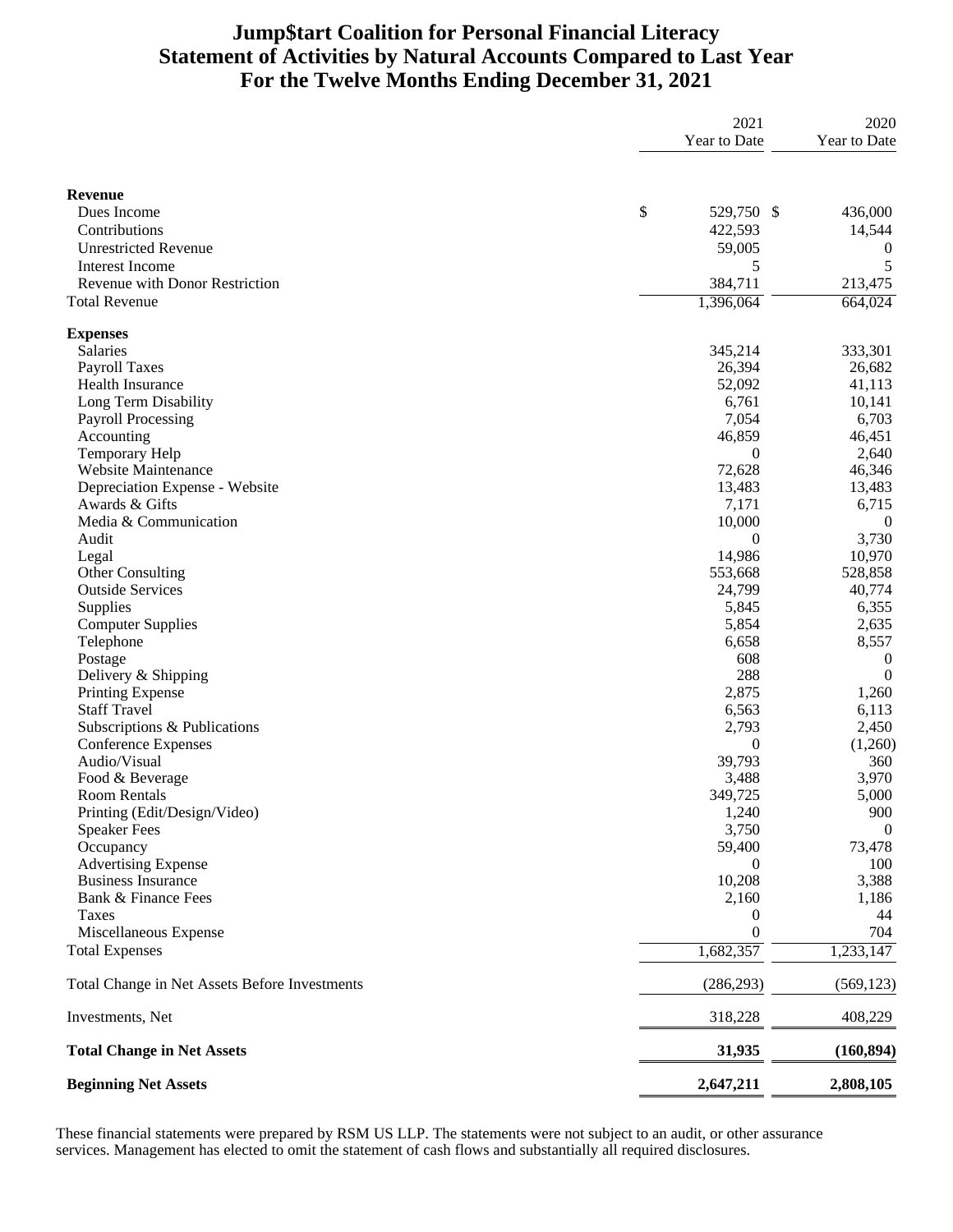## **Jump\$tart Coalition for Personal Financial Literacy Statement of Activities by Natural Accounts Compared to Last Year For the Twelve Months Ending December 31, 2021**

| <b>Ending Net Assets</b> | 2,679,146 \$         | 2,647,211                   |
|--------------------------|----------------------|-----------------------------|
|                          | 2021<br>Year to Date | 2020<br><b>Year to Date</b> |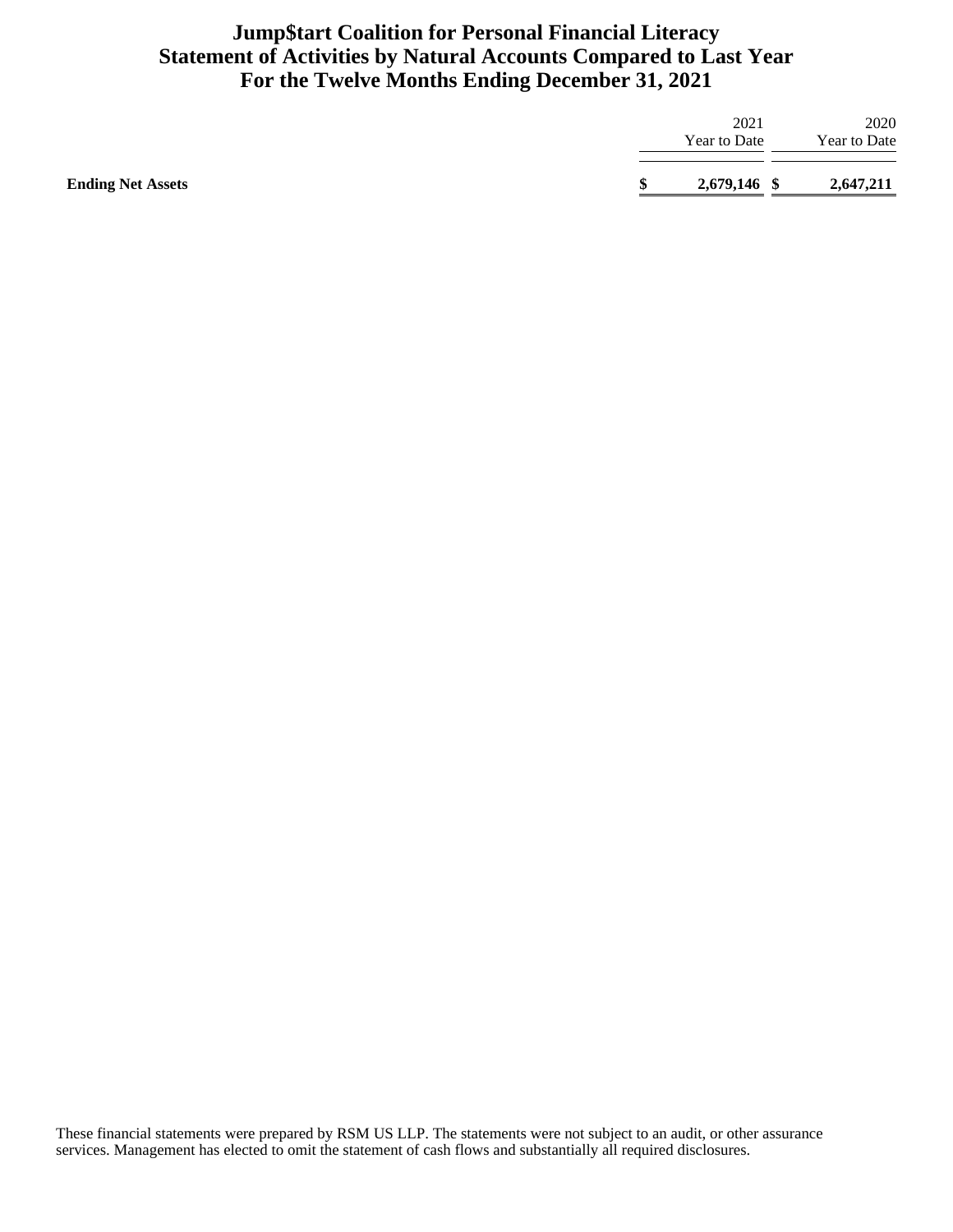|                                   |               |                      |                      |                 |                | <b>National Educator</b>                  |                | <b>Partner</b><br>Meeting/PartnerGroundswell/Check | Project                             |                |                         | <b>General and</b> |                |
|-----------------------------------|---------------|----------------------|----------------------|-----------------|----------------|-------------------------------------------|----------------|----------------------------------------------------|-------------------------------------|----------------|-------------------------|--------------------|----------------|
|                                   |               | <b>Awards Dinner</b> | <b>Clearinghouse</b> | <b>Hill Day</b> |                | J\$FFE Conference (NEC) National Standard |                | <b>Support</b>                                     | <b>Your School Public Awareness</b> |                | <b>State Coalitions</b> | <b>Admin</b>       |                |
|                                   |               |                      |                      |                 |                |                                           |                |                                                    |                                     |                |                         |                    | <b>Total</b>   |
| Revenue<br>Dues Income            | <sup>\$</sup> | 0 <sup>5</sup>       | 0 <sup>5</sup>       |                 |                | 0 <sup>5</sup>                            | 0 <sup>5</sup> | 0 <sup>5</sup>                                     |                                     | 0 <sup>5</sup> |                         | 529,750 \$         | 529,750        |
|                                   |               |                      |                      | 0 <sup>5</sup>  | 0 <sup>5</sup> |                                           |                |                                                    | 0 <sup>5</sup><br>$\Omega$          |                | 0 <sup>5</sup>          |                    |                |
| Contributions                     |               |                      |                      |                 |                |                                           |                |                                                    |                                     |                | $\Omega$                | 422,593            | 422,593        |
| <b>Unrestricted Revenue</b>       |               |                      |                      |                 |                |                                           |                |                                                    |                                     |                |                         | 59,005             | 59,005         |
| Interest Income                   |               |                      | $\Omega$             |                 |                |                                           |                |                                                    |                                     |                |                         |                    |                |
| Revenue with Donor Restriction    |               |                      | $\Omega$             |                 |                | 364,711                                   |                | $\Omega$                                           | 20,000                              |                |                         |                    | 384,711        |
| <b>Total Revenue</b>              |               |                      | $\Omega$             | 0               | $\Omega$       | 364,711                                   | $\Omega$       | $\theta$                                           | 20,000                              | $\Omega$       | $\Omega$                | 1,011,353          | 1,396,064      |
| <b>Expenses</b>                   |               |                      |                      |                 |                |                                           |                |                                                    |                                     |                |                         |                    |                |
| Salaries                          |               | 13,809               | 17,261               | 10,356          | 17,261         | 17,260                                    |                | 17,261                                             | 48,330                              | 65,591         | 17,261                  | 120,825            | 345,214        |
| Payroll Taxes                     |               | 1,055                | 1,323                | 792             | 1,319          | 5,015                                     |                | 1,319                                              | 3,694                               | 1,319          | 1,319                   | 9,236              | 26,394         |
| Health Insurance                  |               | 2,084                | 2,605                | 1,563           | 2,598          | 9,898                                     |                | 2,605                                              | 7,295                               | 2,605          | 2,605                   | 18,236             | 52,092         |
| Long Term Disability              |               | 270                  | 338                  | 203             | 338            | 1,284                                     |                | 338                                                | 948                                 | 338            | 338                     | 2,365              | 6,761          |
| Payroll Processing                |               |                      | $\Omega$             |                 |                |                                           |                | $\Omega$                                           |                                     | $\overline{0}$ |                         | 7,055              | 7,054          |
| Accounting                        |               |                      | $\Omega$             |                 |                |                                           |                |                                                    |                                     | $\overline{0}$ |                         | 46,859             | 46,859         |
| Website Maintenance               |               |                      | 10,800               |                 |                | 16,016                                    |                |                                                    |                                     | 8,600          |                         | 37,212             | 72,628         |
| Depreciation Expense - Website    |               |                      | $\Omega$             |                 |                | $\Omega$                                  |                |                                                    |                                     |                |                         | 13,483             | 13,483         |
| Awards & Gifts                    |               |                      | 315                  |                 |                | 7,370                                     |                |                                                    |                                     |                |                         | (514)              | 7,171          |
| Media & Communication             |               |                      | $\overline{0}$       |                 |                |                                           |                |                                                    |                                     |                |                         | 10,000             | 10,000         |
| Legal                             |               |                      | $\Omega$             |                 | 6,947          |                                           |                |                                                    |                                     |                |                         | 8,039              | 14,986         |
| Other Consulting                  |               |                      | 28,318               | 0               | 91,348         | 90,002                                    | 10,000         | 50,000                                             | 222,000                             |                | 50,000                  | 12,000             | 553,668        |
| <b>Outside Services</b>           |               |                      | 2,500                | 1,203           |                | 19,155                                    |                |                                                    |                                     |                |                         | 1,941              | 24,799         |
| Supplies                          |               |                      | $\Omega$             |                 |                | 4,723                                     |                |                                                    |                                     |                |                         | 1,122              | 5,845          |
| <b>Computer Supplies</b>          |               |                      |                      |                 |                |                                           |                |                                                    |                                     |                |                         | 5,854              | 5,854          |
| Telephone                         |               |                      |                      |                 |                |                                           |                |                                                    |                                     |                |                         | 6,652              | 6,658          |
| Postage                           |               |                      |                      |                 |                | 609                                       |                |                                                    |                                     |                |                         | $\theta$           | 608            |
| Delivery & Shipping               |               |                      |                      |                 |                | 140                                       |                |                                                    |                                     |                |                         | 147                | 288            |
| Printing Expense                  |               |                      | $\Omega$             |                 |                | 2,875                                     |                |                                                    |                                     |                |                         |                    | 2,875          |
| <b>Staff Travel</b>               |               |                      | 734                  |                 |                | 4,845                                     |                |                                                    |                                     |                |                         | 984                | 6,563          |
| Subscriptions & Publications      |               |                      | $\Omega$             |                 |                | $\Omega$                                  |                |                                                    |                                     |                |                         | 2,793              | 2,793          |
| Audio/Visual                      |               |                      |                      |                 |                | 37,589                                    |                |                                                    |                                     |                |                         | 2,203              | 39,793         |
| Food & Beverage                   |               |                      |                      |                 |                | 864                                       |                |                                                    |                                     |                |                         | 2,625              | 3,488          |
| Room Rentals                      |               |                      |                      |                 |                | 349,724                                   |                |                                                    |                                     |                |                         | $\theta$           | 349,725        |
| Printing (Edit/Design/Video)      |               |                      |                      |                 |                |                                           | 600            |                                                    |                                     |                |                         | 640                | 1,240          |
| <b>Speaker Fees</b>               |               |                      |                      |                 |                | 3,750                                     |                |                                                    |                                     |                |                         | $\Omega$           | 3,750          |
| Occupancy                         |               |                      |                      |                 |                | $\Omega$                                  |                |                                                    |                                     |                |                         | 59,400             | 59,400         |
| <b>Business Insurance</b>         |               |                      |                      |                 | - 0            |                                           |                |                                                    |                                     | $\Omega$       | $\overline{0}$          | 10,208             | 10,208         |
| Bank & Finance Fees               |               |                      |                      |                 |                |                                           |                |                                                    | $\Omega$                            |                |                         | 2,160              | 2,160          |
| <b>Indirect Cost Allocaiton</b>   |               |                      |                      | 1,412           | 11,982         | 57,112                                    |                |                                                    | 28,226                              | 7,845          | 7,152                   | (113, 728)         | $\overline{0}$ |
| <b>Total Expenses</b>             |               | 17,218               | 64,194               | 15,529          | 131,793        | 628,231                                   | 10,600         | 71,523                                             | 310,493                             | 86,298         | 78,681                  | 267,797            | 1,682,357      |
| Investments, Net                  |               |                      | $\Omega$             | $\overline{0}$  |                | $\Omega$                                  |                | $\overline{0}$                                     | $\theta$                            |                | $\overline{0}$          | 318,228            | 318,228        |
| <b>Total Change in Net Assets</b> |               | $(17,218)$ \$        | $(64, 194)$ \$       | $(15,529)$ \$   | $(131,793)$ \$ | $(263,520)$ \$                            | $(10,600)$ \$  | $(71,523)$ \$                                      | $(290, 493)$ \$                     | $(86,298)$ \$  | $(78,681)$ \$           | $1,061,784$ \$     | 31,935         |

### **Jump\$tart Coalition for Personal Financial Literacy Statement of Activities - Functional For the Twelve Months Ending December 31, 2021**